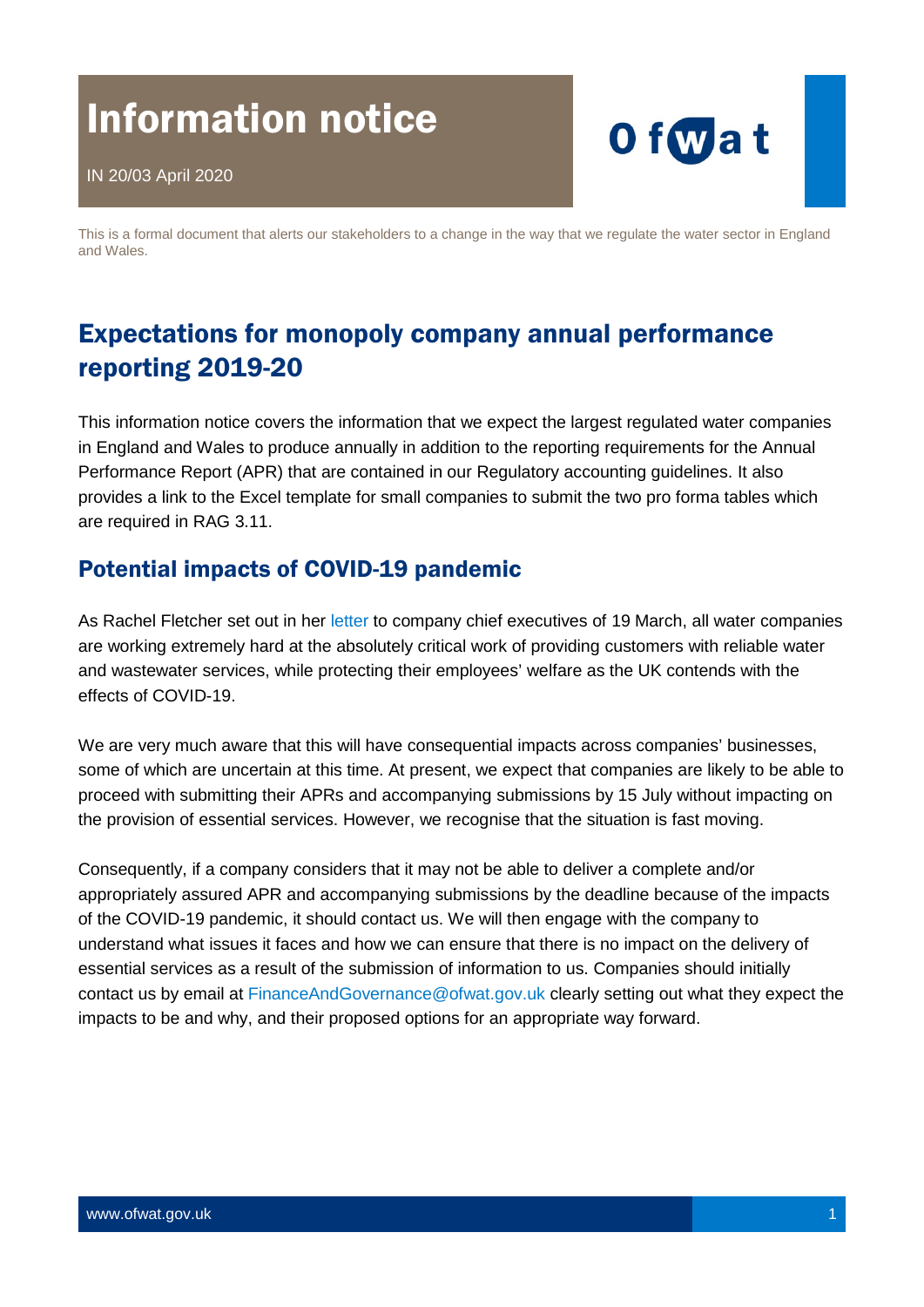## **Background**

One of the three goals set out in our strategy is to transform water company performance. A key part of achieving this is through the publication of information about how the companies are performing. This helps us, customers and other stakeholders to hold companies to account.

We expect all monopoly companies to decide how best to report their performance each year. But we also expect companies to publish some common information. This is to allow customers and other stakeholders to compare the performance of individual companies to the rest of the sector. The largest companies also publish their comparative information on the [Discover Water](https://discoverwater.co.uk/) website. Providing comparative information helps us, customers and other stakeholders challenge companies on performance and future targets.

Each company's board is accountable for the quality and transparency of the information it provides on its performance. Companies should set out the assurance processes they have followed in providing the information about their performance.

### What companies will publish

As part of their annual reporting we expect companies to be transparent about their performance and explain clearly, and in a balanced way, what is driving performance, and the steps they are taking to improve. This should cover all aspects of performance, including financial and operational performance.

The following sections set out either what we expect companies to publish in addition to the reporting requirements for the APR that are contained in Regulatory accounting guidelines or provide further clarification for 2019-20 reporting on areas where we have previously set out our expectations.

#### Risk and compliance statement

A risk and compliance statement, appropriately signed off, in which the Board clearly confirms that the company:

- considers that it has full understanding of, and is meeting, all its relevant statutory, licence and regulatory obligations and has taken steps to understand and meet customer expectations;
- has satisfied itself that it has sufficient processes and internal systems of control to fully meet its obligations; and
- has appropriate systems and processes in place to allow it to identify, manage, mitigate and review its risks.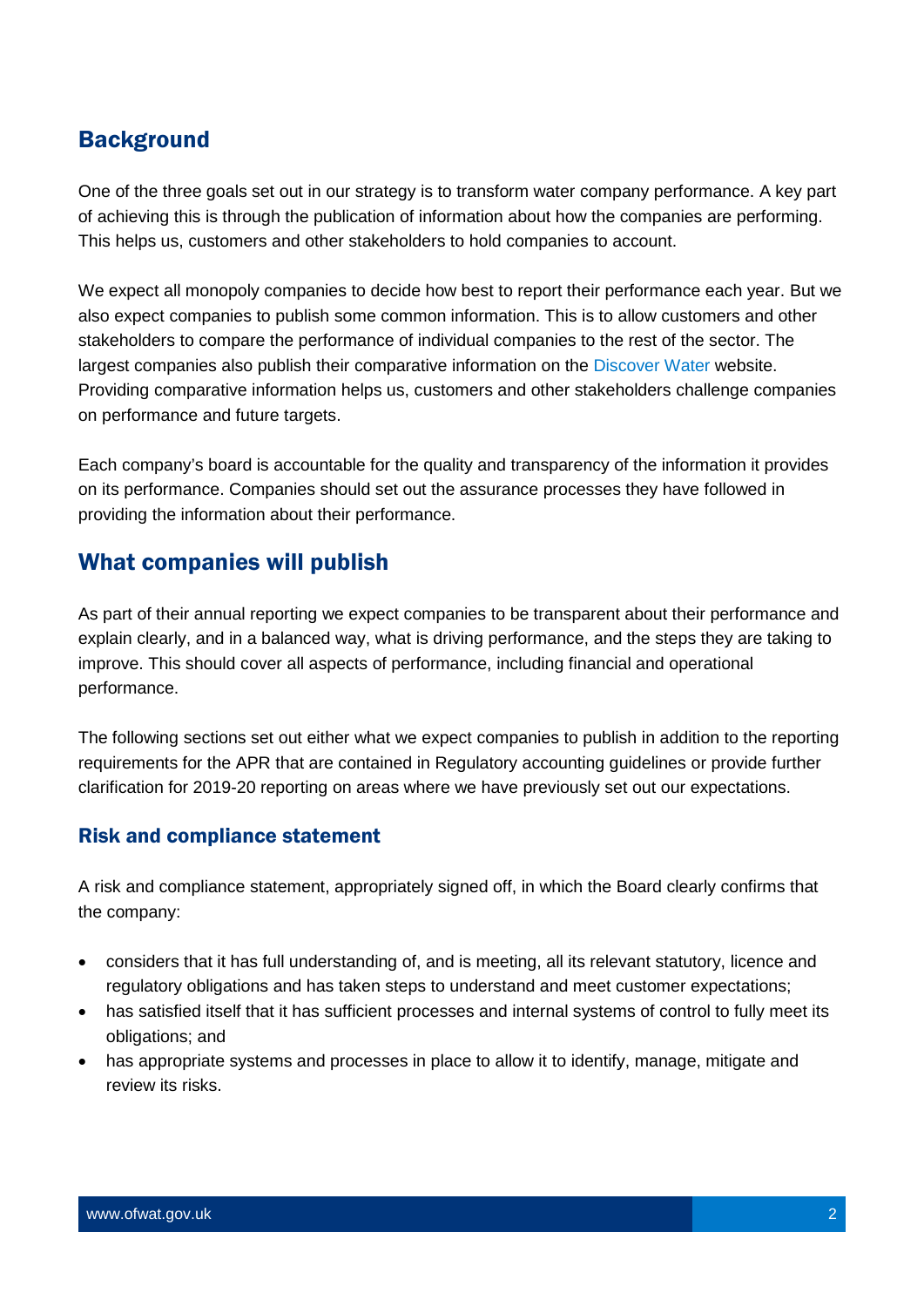Where the company considers it is unable to provide such a statement it should explain why it is unable to do so.

#### Data assurance summary

A data assurance summary of the results of the data assurance that the company has carried out to evidence that the data provided is accurate.

#### Board leadership, transparency and governance

The new [board leadership, transparency and governance principles](https://www.ofwat.gov.uk/publication/board-leadership-transparency-and-governance-principles/) came into effect from 1 April 2019. A new licence condition came into effect on 1 August 2019 requiring companies to meet the objectives of the principles and explain in an effective, accessible and clear manner how they have done so. Companies' 2019-20 reporting will therefore be against the new principles.

In [Board leadership, transparency and governance –](https://www.ofwat.gov.uk/publication/board-leadership-transparency-and-governance-report-on-companies-preparations-for-meeting-the-2019-principles/) Report on companies' preparations for meeting [the 2019 principles](https://www.ofwat.gov.uk/publication/board-leadership-transparency-and-governance-report-on-companies-preparations-for-meeting-the-2019-principles/) we signalled important areas of focus for companies in their explanations of how they are meeting the objectives.

#### Requirements and expectations for ring-fencing certificates

In [IN 20/01: Requirements and expectations for ring-fencing certificates,](https://www.ofwat.gov.uk/publication/in-20-01-requirements-and-expectations-for-ring-fencing-certificates/) published in February 2020, we set out guidance for companies on preparing their ring-fencing certificate and accompanying statement of factors. Companies should follow this guidance when submitting their ring-fencing certificate and accompanying statement alongside their APR. To clarify, we expect companies to explain that the ring-fencing certificate has been subject to assurance and link to the audit opinion provided in the APR that contains the ring-fencing certificate. Companies are also responsible for ensuring that Ofwat receives a copy of any other report provided by the auditors on the ring-fencing certificate.

#### Financial flows table

Companies should follow the following guidance when completing table 1F (financial flows for the 12 months ended 31 March 2020 and for the AMP to date) of the APR.

- The table should be completed on an accruals basis with the exception of:
	- dividends which should reflect the actual cash payments made in the period / price control period; and
	- outcome delivery incentives which should reflect the value of any underperformance payments due or outperformance payments earned up to the end of the period / price control period.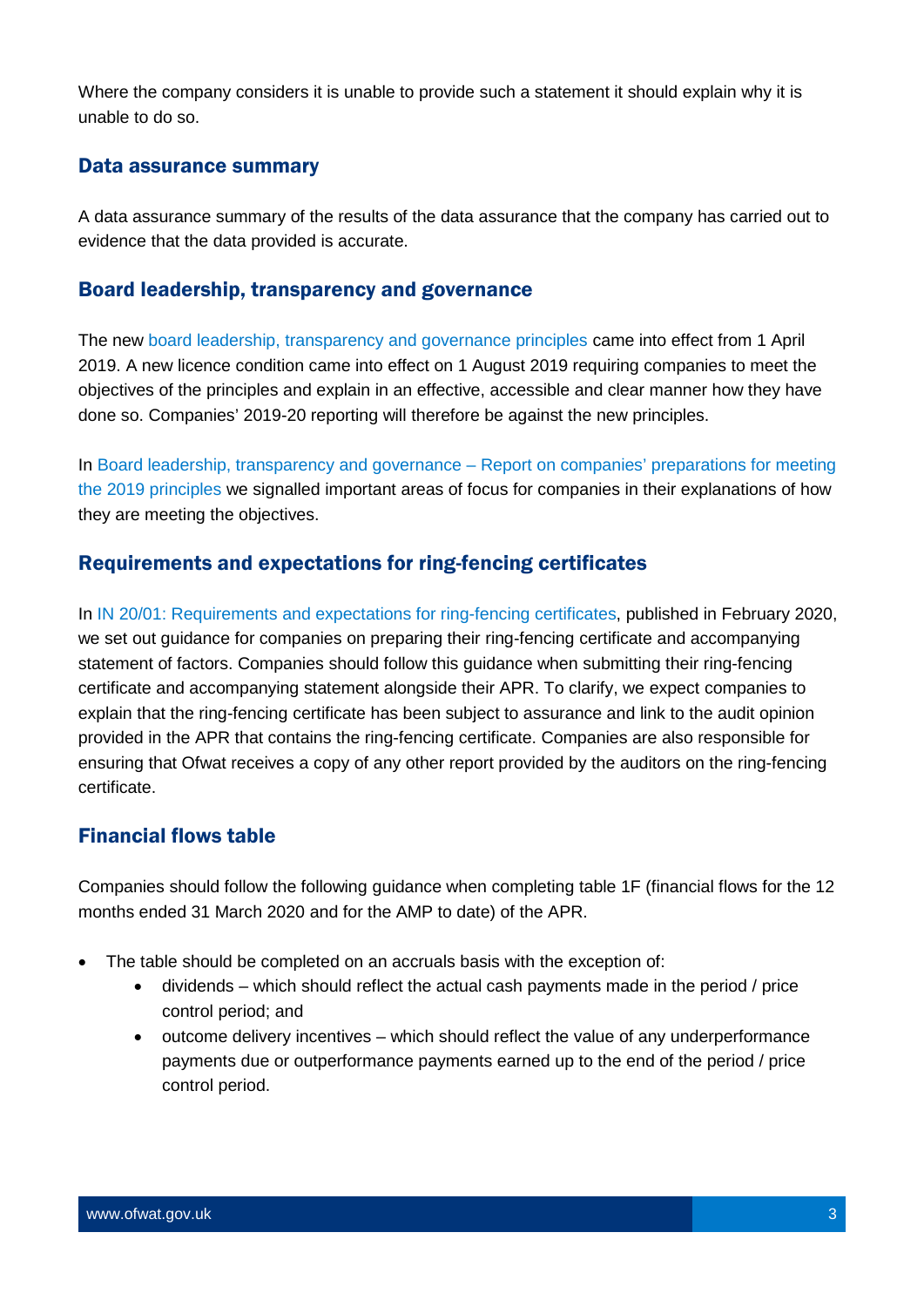- Any changes / adjustments should be made to all reporting periods to ensure the accuracy of the data for the price control period.
- Companies should include the impact of any service incentive mechanism (SIM) penalties or rewards as stated in [PR19 final determinations: Accounting for past delivery technical appendix.](https://www.ofwat.gov.uk/publication/pr19-final-determinations-accounting-for-past-delivery-technical-appendix/) The values should be recorded equally across the first four years (2015-19) only and deflated into a 2012-13 price base.
- As the table falls within section 1, it should be covered by the audit opinion which covers the tables in section 1 and 2 of the APR.
- Gearing out / under performance: In order to represent the true benefit or dis-benefit to shareholders, the monetary value and percentage calculated in the 'actual returns and actual structure' columns should equally apply to the 'actual returns and notional structure' columns. The percentage should not be calculated on the notional structure basis which was the case in previous years. The reporting template has been amended to reflect this.

#### IFRS16 – leasing

We note that many companies will be reporting under the new accounting standard for the first time this year. We set out in [IN 19/03: Regulatory accounting guidelines 2018-19,](https://www.ofwat.gov.uk/publication/in-19-03-regulatory-accounting-guidelines-2018-19/) published in March 2019, that we are not planning to introduce special treatment of lease costs in the Regulatory accounting guidelines for 2019-20. Where companies have changed the accounting treatment in respect of leases, we expect companies to explain the impact of the change in their APR.

Companies should provide a reconciliation of their total expenditure to the previous accounting treatment to provide a consistent measure of totex performance.

We will be proposing in the forthcoming regulatory accounting guidelines consultation that all companies should report leases in accordance with IFRS 16 in APRs for periods ending March 2021 onwards to provide annual reporting consistent with the treatment of leases in PR19 final determinations.

#### Leakage and per capita consumption

Companies report leakage and per capita consumption information in table 3S (Shadow reporting of new definition data) of the APR. We expect companies to identify any changes that are required to earlier reported information for 2017-18 and 2018-19 clearly stating the reasons for any changes. The information for all three years should reflect full compliance with the reporting guidance set out in each company's 2019 final determinations performance commitment appendix.

As set out in each company's appendix we expect the company to provide commentary in its 2019-20 APR submission describing any differences in its 2019-20 total leakage level expressed in megalitres per day (Ml/d) and per capita consumption expressed in litres per person per day (l/p/d) in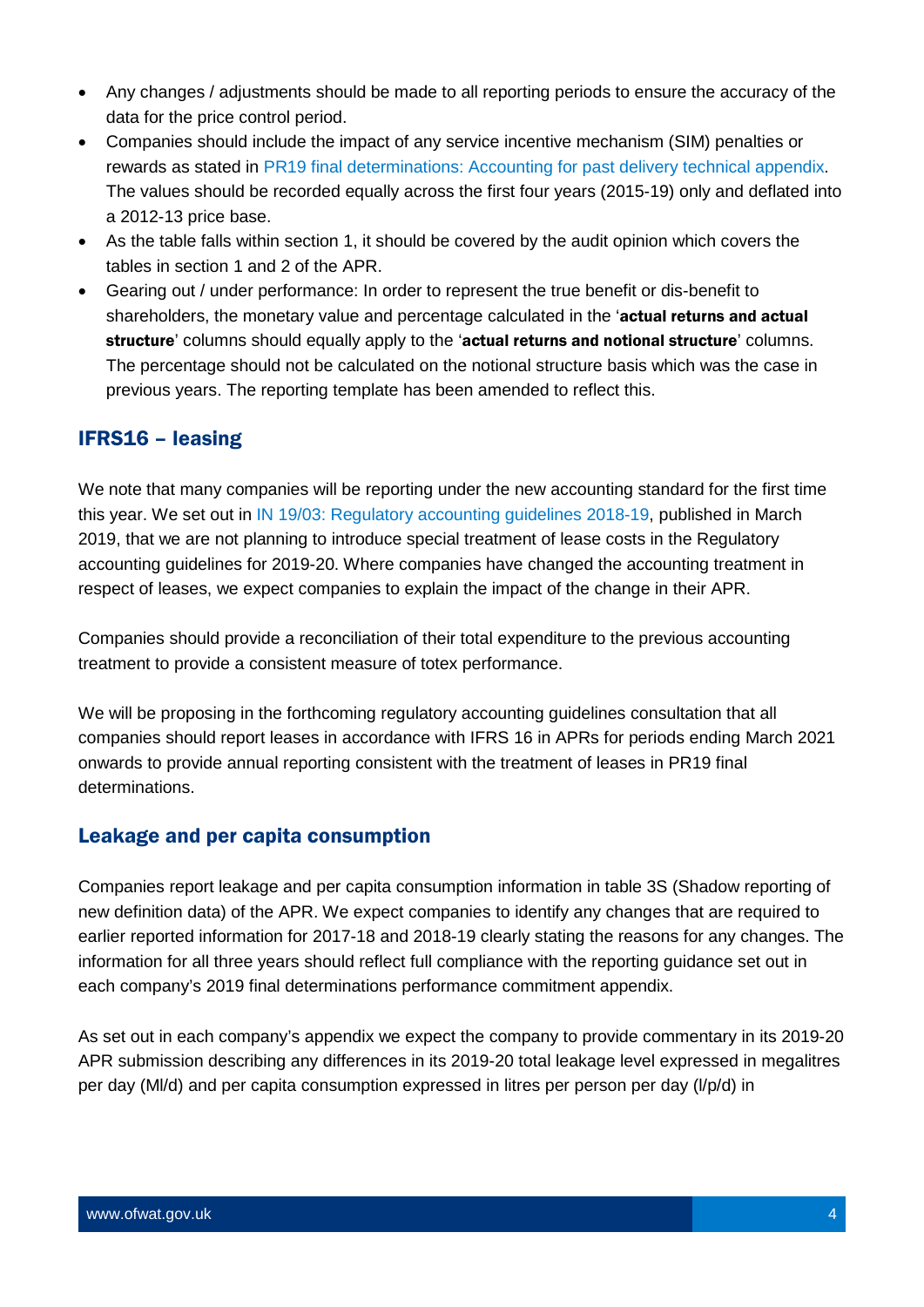comparison with its business plan forecasts. Reasons for any differences should be clearly explained and their volumetric impacts quantified.

#### SIM proxy

As set out in the [PR19 methodology,](https://www.ofwat.gov.uk/regulated-companies/price-review/2019-price-review/pr19-final-methodology/) companies are required to estimate a proxy for their SIM score in 2019-20. We confirm how this should be calculated in [Reporting guidelines for SIM proxy and C-](https://www.ofwat.gov.uk/publication/reporting-guidelines-for-sim-proxy-and-c-mex-and-d-mex-in-2019-20/)[MeX and D-MeX in 2019-20](https://www.ofwat.gov.uk/publication/reporting-guidelines-for-sim-proxy-and-c-mex-and-d-mex-in-2019-20/) which is appended to this information notice.

#### Shadow year reporting for C-MeX and D-MeX

The new customer measure of experience (C-MeX) and developer services measure of experience (D-MeX) mechanisms introduced as part of the 2019 price review (PR19) have been running in shadow form since 1 May 2019 and until 31 March 2020.

Companies should report their annual scores from the shadow year in their 2019-20 APRs. We set out guidance for this in [Reporting guidelines for SIM proxy and C-MeX and D-MeX in 2019-20](https://www.ofwat.gov.uk/publication/reporting-guidelines-for-sim-proxy-and-c-mex-and-d-mex-in-2019-20/) which is appended to this information notice.

#### **Reporting transition expenditure in Table 4B**

This section applies to companies with allowed PR19 transition programme expenditure in 2019-20 only.

For the 2019-20 APR, we consider it is appropriate to deviate from the strict interpretation of the RAG 4.08 line definition for transition expenditure (line 4B.6) as strictly following the line definition would mean that only the 2015-20 transition expenditure (incurred in 2014-15) would be recorded within this line. This would result in no adjustment to exclude the 2020-25 transition expenditure from 2019-20 actual totex and impact on the cost performance incentives as 2019-20 totex would be overstated.

As set out in [PR19 final determinations: Securing cost efficiency technical appendix,](https://www.ofwat.gov.uk/publication/pr19-final-determinations-securing-cost-efficiency-technical-appendix/) we allowed companies to bring forward investment from the 2020-25 period to 2019-20 under the transition programme. This expenditure will be incurred in 2019-20, however for the purpose of the 2015-20 and 2020-25 totex incentives it needs to be considered as expenditure incurred in the 2020-25 period.

In the 2019-20 APR companies should report the transition expenditure incurred in 2019-20 within line 4B.6 'transition expenditure'. This will be entered as a negative value so that it is treated as a deduction to actual totex and excluded from line 4B.7 'adjusted actual totex'. The values included in line 4B.6 should be capped at the maximum allowed value with any excess transition expenditure being reflected within the 2015-20 totex. Please continue to report any 2015-20 transition expenditure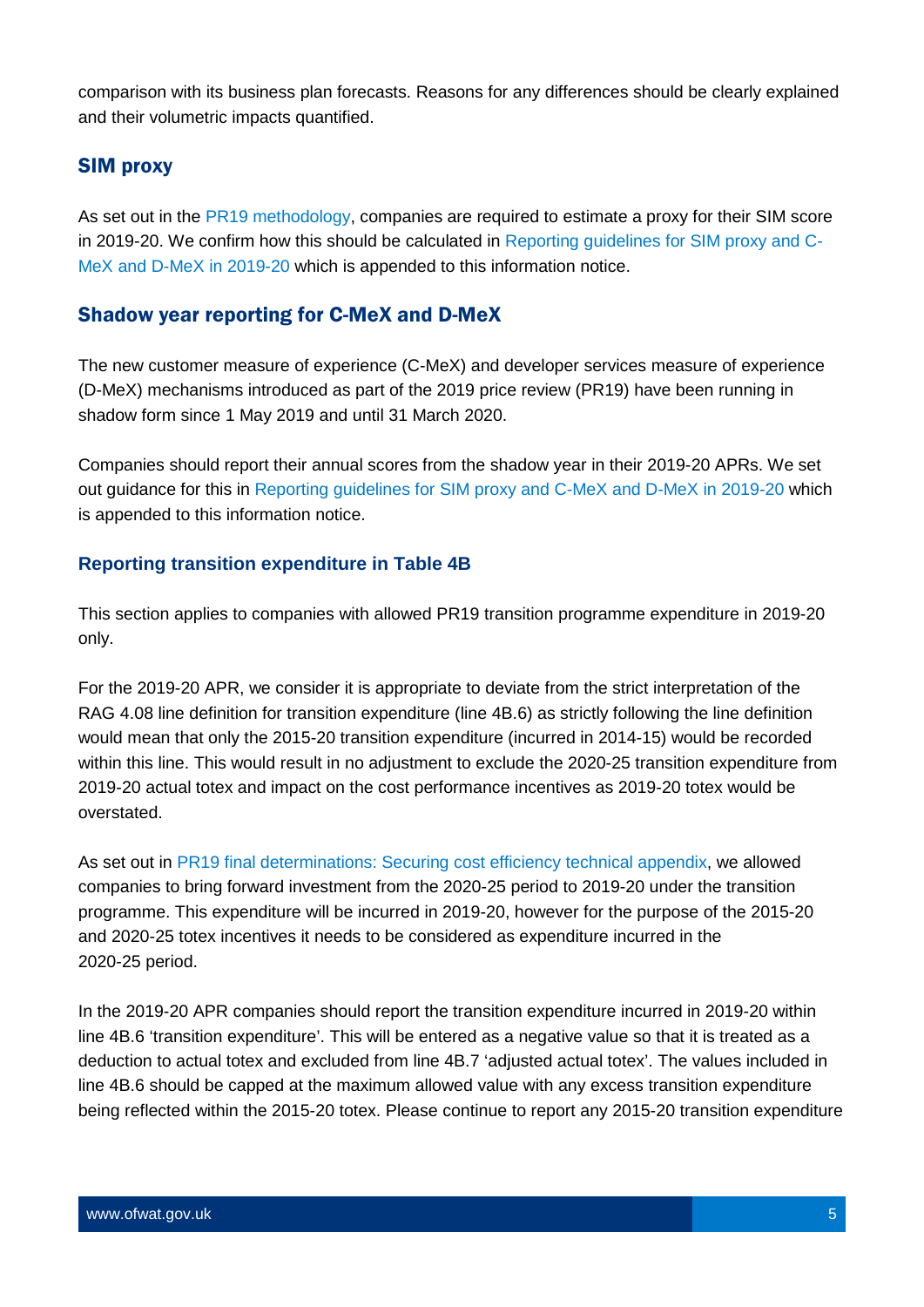incurred in 2014-15 (as an addition to actual totex) within the cumulative 2015-20 position such that the cumulative values for the 2015-20 period reflect the value of the 2014-15 transition spend minus the value of the 2019-20 transition spend.

We would expect to include the positive value of the 2019-20 transition spend in the totex analysis of the 2020-21 APR.

#### Information on PR14 reconciliation

The reconciliation for performance over the 2015-20 period included in the PR19 final determinations was based on 2019-20 forecasts, since outturn data was not available at that time. In our PR19 reconciliation rulebook – [proposed approach and policy](https://www.ofwat.gov.uk/publication/pr19-reconciliation-rulebook-consultation-proposed-approach-and-policy/) consultation we explain that we treat this year as the 'PR19 blind year' and set out our proposed approach for the blind year adjustment. The blind year adjustment will require companies to refresh all of their PR14 reconciliations to replace the 2019-20 forecast performance with 2019-20 actual performance. We expect companies to submit their PR19 blind year information alongside their APR in July 2020.

However, at PR19 companies did not provide their detailed calculations for outcome delivery incentives (ODIs) at a performance commitment level in a prescribed standardised format; companies only provided the resulting payments. We completed the relevant calculations independently and where we found a difference we set out our calculation in detail in the ODI model that we published on our website with the final determinations.

To increase the transparency of this exercise we propose that companies use the new ODI performance model for the 2020-25 period (see section 2.3 of [PR19 reconciliation rulebook –](https://www.ofwat.gov.uk/publication/pr19-reconciliation-rulebook-consultation-reconciliation-model-guidance/) [reconciliation model guidance\)](https://www.ofwat.gov.uk/publication/pr19-reconciliation-rulebook-consultation-reconciliation-model-guidance/). This includes standardised calculations that will be applicable for most ODIs.

We propose to work with companies to agree and finalise before June 2020 a version that they will use to reflect the assumed performance that were made at PR19. Companies should provide their initial version by 30 April 2020. For models provided by this date we will review and confirm the model accurately reflects the final determination or suggest changes by 29 May 2020. Companies should use the agreed version to reflect any changes to ODI payments from replacing the 2019-20 forecast performance with 2019-20 actual performance and provide this their PR19 blind year information alongside their APR in July 2020.

If a company believes that it may now not be able to provide an initial version of its model by 30 April because of the impacts of the COVID-19 pandemic it should contact us.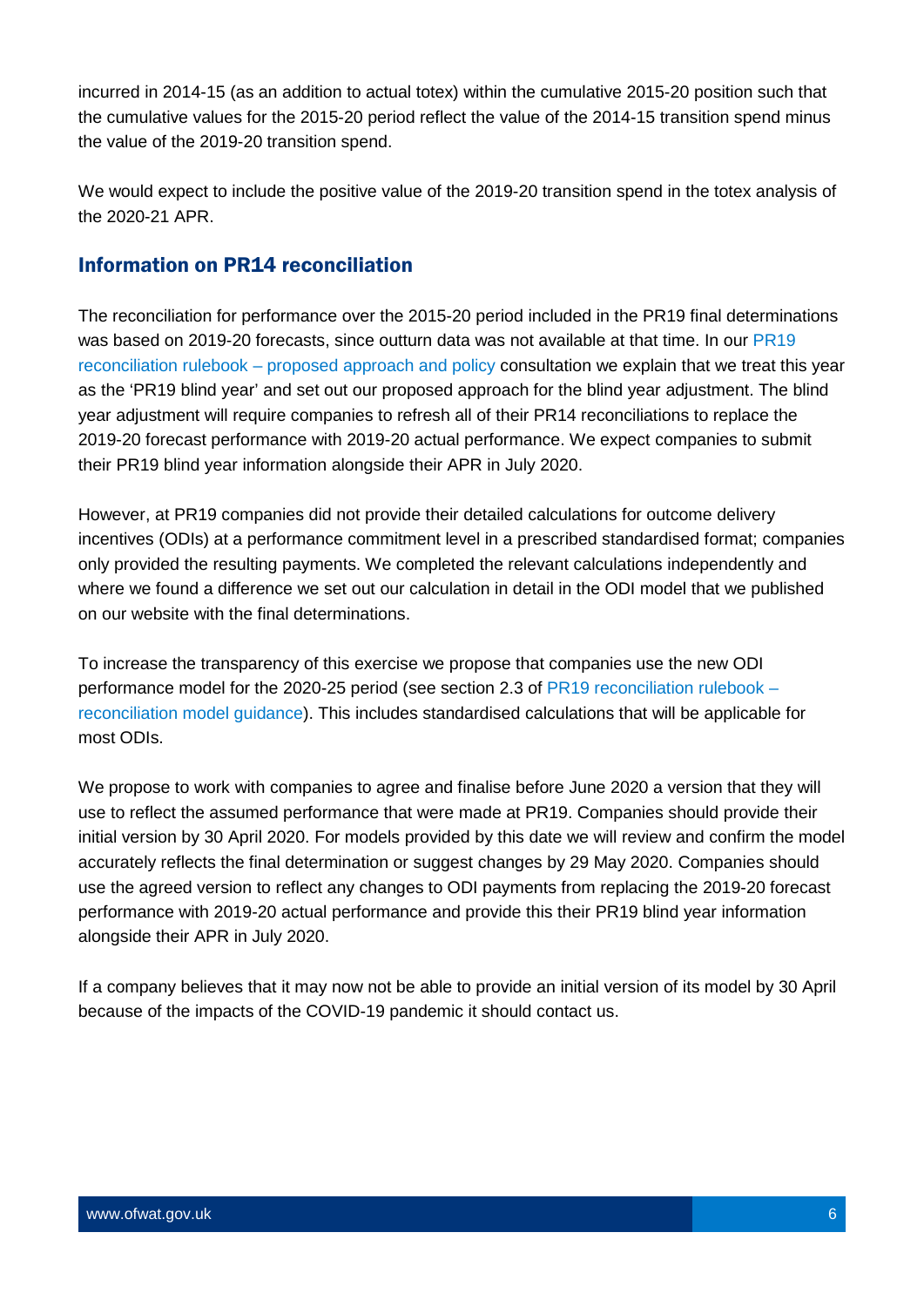## **Assurance**

Each company is responsible for implementing assurance procedures to make sure they meet all of their legal and regulatory obligations. We explained in [IN19/04: Update on information quality and](https://www.ofwat.gov.uk/publication/notice-update-on-information-quality-and-assurance/)  [assurance,](https://www.ofwat.gov.uk/publication/notice-update-on-information-quality-and-assurance/) published in August 2019, that we would be no longer be publishing Company Monitoring Framework (CMF) assessments. However, in that notice we set out the expectation that all companies should adopt, as a minimum, the requirements of the 'targeted' category.

The wording of the audit opinion that we expect all auditors to provide is set out in [Audit Opinion for](https://www.ofwat.gov.uk/publication/audit-opinion-for-the-annual-performance-report-2019-20/)  [the Annual Performance Report 2019-20.](https://www.ofwat.gov.uk/publication/audit-opinion-for-the-annual-performance-report-2019-20/) As a minimum the audit opinion should cover the pro forma tables in section one and section two of the APR and should be consistent with this required wording where appropriate.

## Next steps

Companies should:

- publish the information set out in this information notice no later than 15 July; and
- as soon as practicable after publication send us a link to where the information has been published.

It would improve transparency for stakeholders if companies also publish or link to the latest accounts of their ultimate controller on their websites.

As we set out at the beginning of this information notice, where a company considers that it may not be able to deliver a complete and/or appropriately assured APR and accompanying submissions by the deadline because of the impacts of the COVID-19 pandemic it should contact us.

Companies should send electronic links to [FinanceAndGovernance@ofwat.gov.uk](mailto:FinanceAndGovernance@ofwat.gov.uk) and upload any supporting information, tables, or copies (that they would have otherwise attached by e-mail) to our SharePoint DCS website. We have created a folder for 'July APR 2020'.

Where evidence emerges that a company is not providing assurance or may not be complying with its obligations and commitments we will take appropriate action to protect customers. We reserve the option to ask for more specific information on any performance issues which we deem carry significant risks to customers or if we do not have confidence that a company is meeting its obligations and commitments. The action we take would be targeted, proportionate and progressive in nature – where appropriate starting from informal action and resulting, if necessary, in more formal action. Our [approach to enforcement](https://www.ofwat.gov.uk/publication/ofwats-approach-to-enforcement/) provides further detail.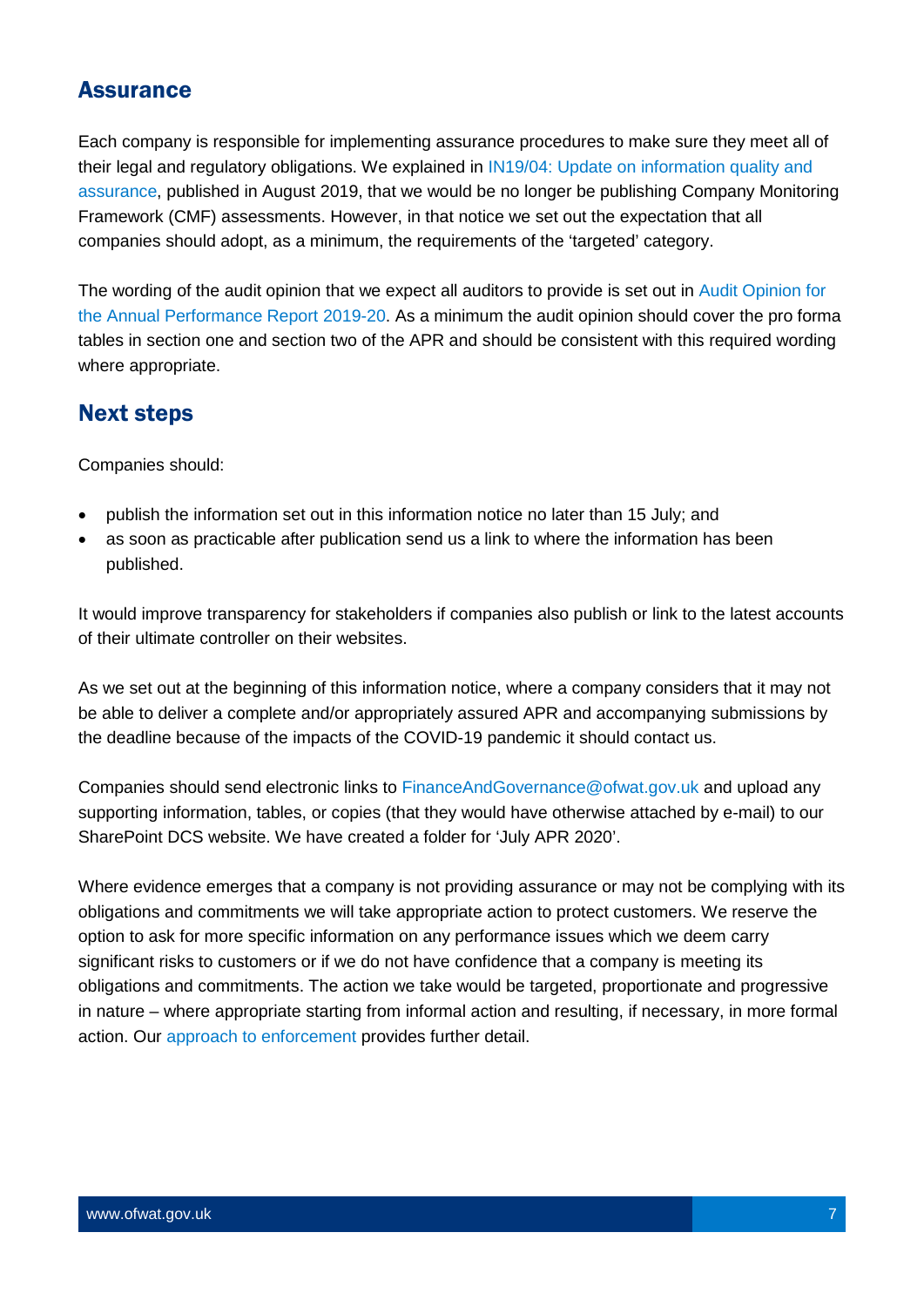# **Enquiries**

If you have any questions about this information notice, please send them to [FinanceAndGovernance@ofwat.gov.uk.](mailto:FinanceAndGovernance@ofwat.gov.uk)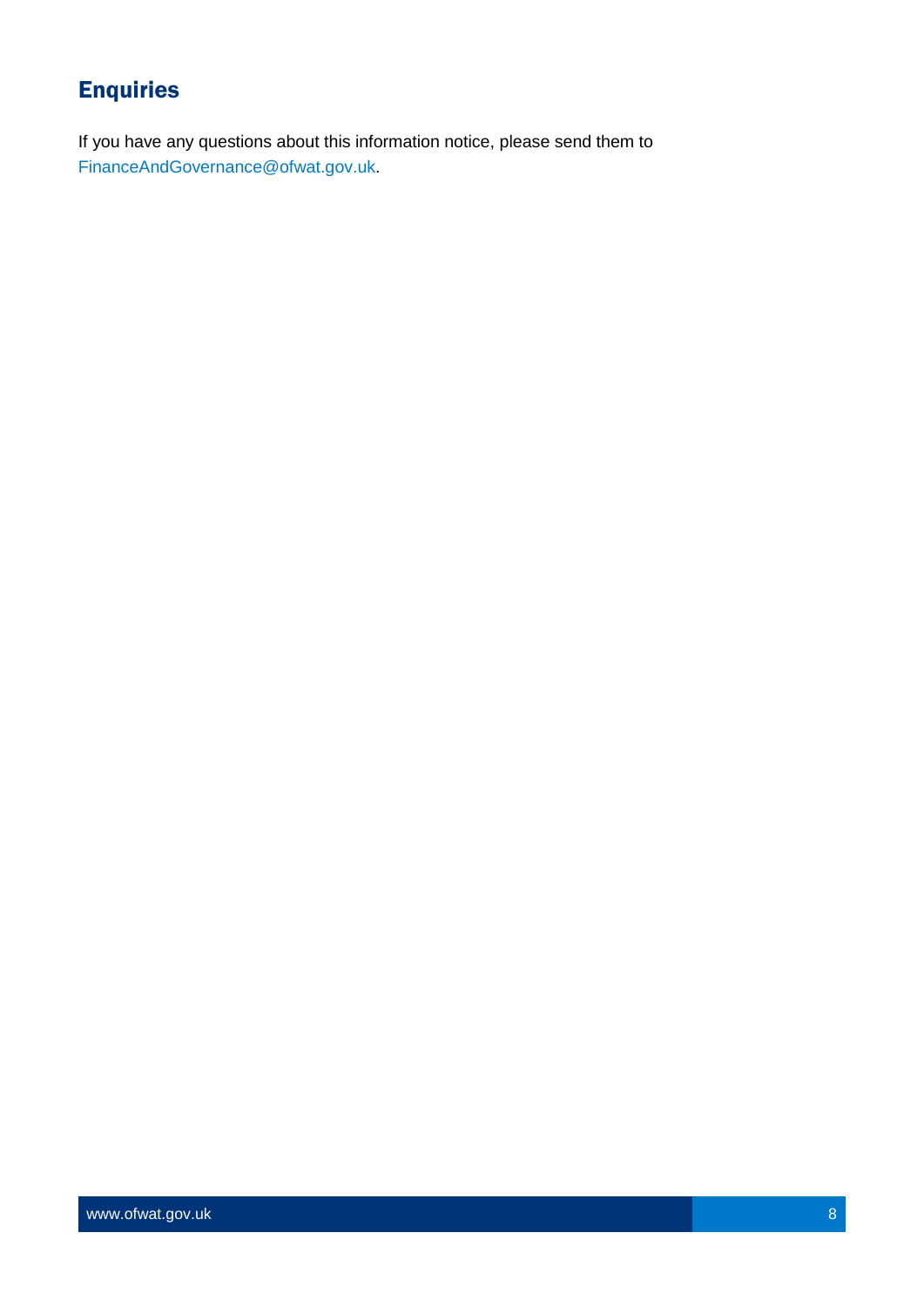## More information

RAG 1.08 – Principles and quidelines for regulatory reporting under the 'new UK GAAP' regime, November 2017

RAG 2.07 – [Guideline for classification of costs across the price controls,](https://www.ofwat.gov.uk/publication/rag-2-07-guideline-classification-costs-across-price-controls/) March 2017

RAG 3.11 – [Guideline for the format and disclosures for the annual performance report,](https://www.ofwat.gov.uk/wp-content/uploads/2019/01/RAG-3.11-post-condoc-v1.pdf) March 2019

RAG 4.08 – [Guideline for the table definitions in the annual performance report,](https://www.ofwat.gov.uk/wp-content/uploads/2019/01/RAG-4.08-post-condoc-v1.pdf) March 2019

RAG 5.07 – [Guideline for transfer pricing in the water and sewerage sectors,](http://www.ofwat.gov.uk/publication/rag-5-07-guideline-transfer-pricing-water-sewerage-sectors/) April 2017

[Discover Water website](https://discoverwater.co.uk/)

[IN19/04: Update on information quality and assurance,](https://www.ofwat.gov.uk/publication/notice-update-on-information-quality-and-assurance/) August 2019

[IN 20/01: Requirements and expectations for ring-fencing certificates,](https://www.ofwat.gov.uk/publication/in-20-01-requirements-and-expectations-for-ring-fencing-certificates/) February 2020

[Board leadership, transparency and governance –](https://www.ofwat.gov.uk/publication/board-leadership-transparency-and-governance-principles/) principles, January 2019

[Reporting guidelines for SIM proxy and C-MeX and D-MeX in 2019-20,](https://www.ofwat.gov.uk/publication/reporting-guidelines-for-sim-proxy-and-c-mex-and-d-mex-in-2019-20/) April 2020

[Data table template for the PR19 blind year submission,](https://www.ofwat.gov.uk/publication/data-table-template-for-the-pr19-blind-year-submission/) Excel template

[Audit Opinion for the Annual Performance Report 2019-20,](https://www.ofwat.gov.uk/publication/audit-opinion-for-the-annual-performance-report-2019-20/) April 2020

[Ofwat's approach to enforcement,](https://www.ofwat.gov.uk/publication/ofwats-approach-to-enforcement/) January 2017

[2020 annual performance report tables,](https://www.ofwat.gov.uk/publication/apr-2019-20-tables/) Excel template

2020 [annual performance report tables –](https://www.ofwat.gov.uk/publication/apr-2019-20-small-company-template/) small companies, Excel template